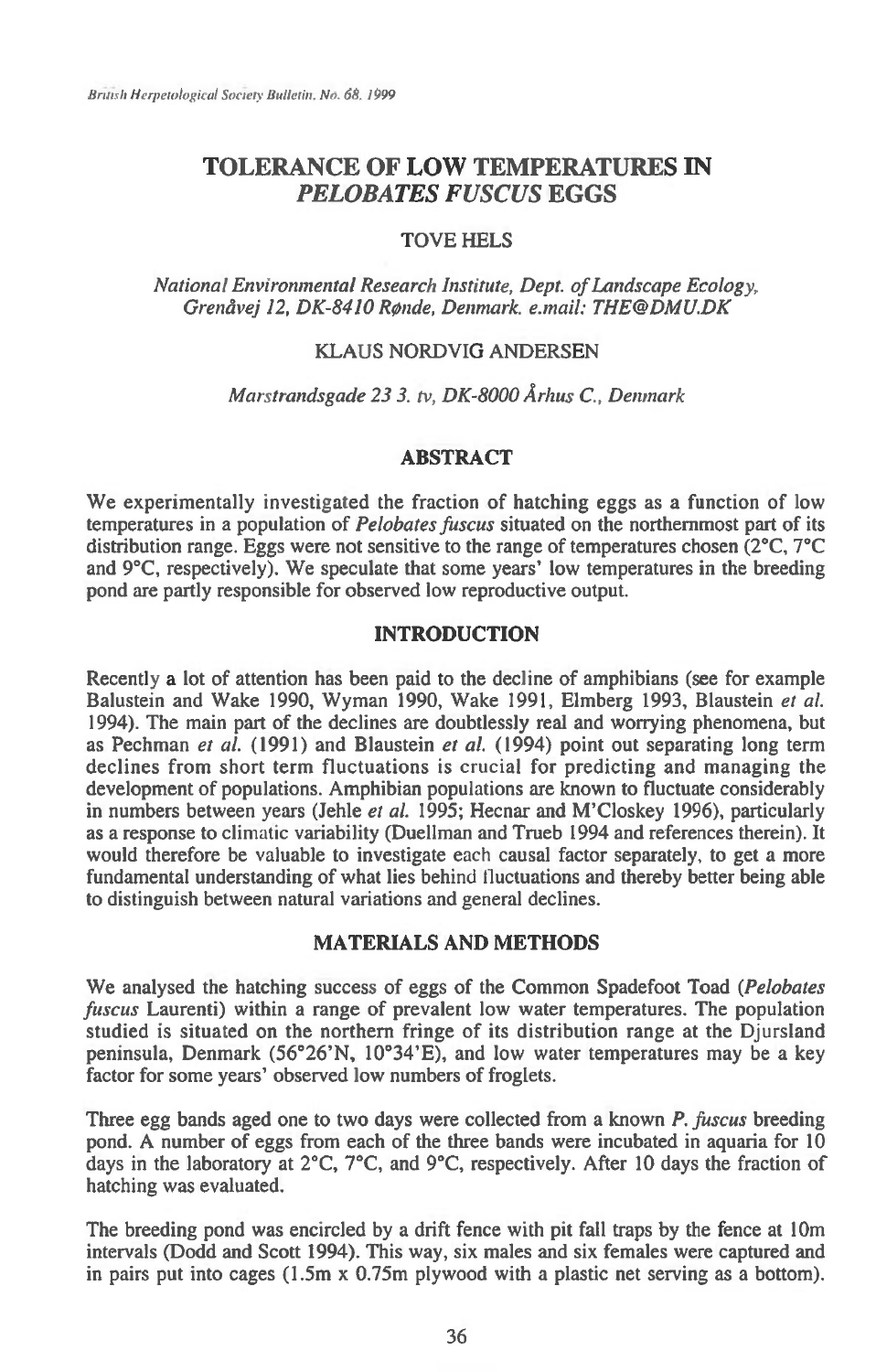The cages were placed at approximately 0.5m depth in the pond. After egg-laying, the egg bands were transferred to smaller cylindrical cages in the pond (0.40m long, diameter 0.08m covered with fine meshed net to allow for passage of water but not eggs or larvae). After hatching, the cages were taken back to the laboratory and the number of larvae as well as the fraction of hatching evaluated. The temperature was measured in the pond occasionally during the experiment (23/4-15/5) close to the cages 10 cm below water surface. Eight measurements were taken before 8 am, whereas fifteen were taken in the afternoon.

#### RESULTS

The overall fraction of eggs hatched at  $2^{\circ}C$ ,  $7^{\circ}C$  and  $9^{\circ}C$  was 0.77, 0.76 and 0.66 respectively (table 1). There was no general relationship between temperature and hatching success. The fraction of eggs hatched was, however, significantly different in the three egg bands ( $x^2$ =6.95, df=2, P<0.05); number 3 having a larger fraction of hatching than the other two (0.62, 0.65 and 0.86 respectively, table 1).

Hatching success in the breeding pond was very high. Out of 9707 eggs in six egg bands, 9101 hatched (93.8%). This was significantly higher than hatching success in the laboratory taken as a whole  $(x^2=18.88, df=1, P<0.01)$ .

Mean values for morning and afternoon temperatures in the pond were 7.8°C and 8.3°C, respectively.

#### DISCUSSION

There are no trends in the data indicating a temperature dependence of hatching success within the experimental temperature range. Mikulski (1938; in Nöllert 1990) states a survival range of temperatures from 2°C to 26°C for the Spadefoot Toad, which is in accordance with our results. Fog *et al.* (1997), however, states that temperatures below 6°C are critical for survival of embryos of *P. fuscus.* 

In the aquaria we used water from the pond from which the eggs originated, in order to simulate development in the field as closely as possible. Contrary to our expectations the fraction of hatched eggs was significantly lower in the aquaria than in the pond. Probably, the eggs in the aquaria suffered from oxygen deficiency since the aquaria were not aerated. Another possible explanation might be that eggs taken to the laboratory were inbred and therefore less viable. This, however, is highly unlikely since the population in question is a fairly large one (approximately 450 adults in 1997), and a source population of the area (Hels, in prep.) showing no other apparent signs of inbreeding, such as a high prevalence of physical abnormalities or unusually low number of eggs in each egg band.

In 1996 when the experiment was conducted, very few metamorphosed froglets of *P. fitscus* left the pond, despite a large number of eggs laid (Hels, in prep.). This was also the case in 1995, where there were periods of low temperatures all through May (Hels, in prep.); whereas in 1994 with a warm spring, many froglets left the pond later that summer (Nielsen and Dige 1995). The number of metamorphs leaving the pond in 1996 was low, although the fraction of eggs hatched in the sample used from the pond in this study was high (93.8%). There was some evidence for density dependent factors (e.g. intraspecific competition among the larvae, cannibalism of the larvae by adults) regulating larval survival of the population in question (Hels, in prep.). Beside the density dependent factors mentioned, temperature acting on larval development could be an important responsible factor for year to year variation in reproductive output. Not only are low temperatures during larval development possibly responsible for a lower